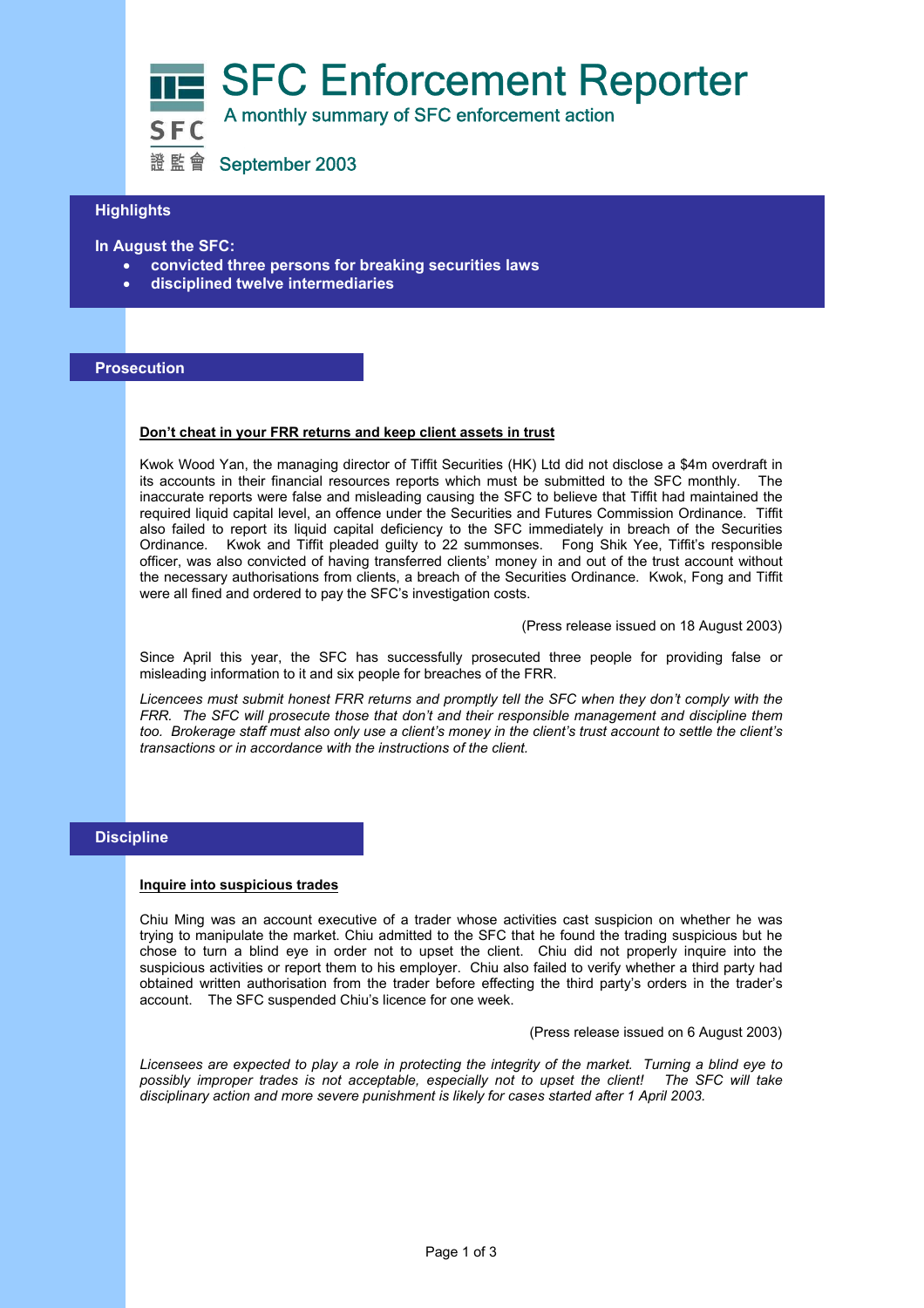

### **Talk to senior management before opening discretionary account**

An investor complained about an account executive of Emperor International Exchange (HK) Ltd who had discretionarily traded in the client's account. The account executive breached her licence condition, which prohibited her from providing discretionary account services, under the Leveraged Foreign Exchange Trading Ordinance. Wong Siu Man, a senior vice president of Emperor, failed to take sufficient steps to prevent the discretionary trading activities, failed to supervise the account executive, failed to properly inquire into the complaint and report the matter to his supervisor. Emperor, together with its directors, Cheung Woon Chuen Sangdy and Chan Pak Lam Tom failed to put in place adequate internal controls to prevent and detect discretionary trading without a proper licence, to diligently investigate clients' complaints and to properly supervise staff. All were reprimanded.

(Press release issued on 18 August 2003)

*Investors should be cautious when opening discretionary accounts, especially for leveraged foreign exchange (LFE) trading. The law limits this to protect investors. It is better for a client to negotiate with the company's management, rather than junior traders who may not have any authorisation. Some LFE traders give their clients' account passwords to stop discretionary trading. Clients should never disclose the account password to their account executives.* 

### **Director remains responsible for delegated functions**

A representative of Sharegain Development Limited was found to have misappropriated client assets by conducting unauthorised trades and falsifying client account statements. Sharegain dismissed her but did not report the incident to the SFC. Sharegain was found to have inadequate internal controls in segregation of duties and supervisory controls which had facilitated the misconduct. Ko Ka Wo was the sole dealing director and bore the direct responsibility for the failures. Ming Shui Shum was the owner and de facto director of Sharegain. Ming was found to have failed to delegate effectively to Ko, and to supervise the delegated functions. He also failed to make reasonable inquiry to ensure Ko had properly discharged his responsibilities. Sharegain, Ko and Ming were all reprimanded for their failures.

( Press release issued on 21 August 2003)

*Misappropriation of client's asset is a serious matter. Prompt reporting to the SFC is the duty of all licensees and directors. Even if directors delegate their functions, they must still supervise the delegated functions. Harsher penalties are likely to be imposed for cases started after 1 April 2003.* 

### **Inadequate internal controls facilitate theft**

A representative of Hou Tak Securities Limited was found to have misappropriated clients' assets and her licence was revoked on 21 October 2002. Hou Tak commissioned, at SFC's request, an independent accountant firm to review its internal controls. A number of weaknesses were found. They included failure to segregate settlement and dealing functions; absence of written company policies and procedures; inadequate procedures for staff dealing and reporting interests in related accounts; and failure to restrict access to its computer system and to store securely its company stamp, letterhead stationery, blank contract notes, client agreement and official receipts. These failures in internal controls facilitated the misappropriation. Besides Hou Tak, Van Tak Sun, Winston, the responsible officer of Hou Tak, and Wong Yuet Wah, the representative's supervisor, were all reprimanded for failing to manage and supervise properly.

(Press release issued on 18 August 2003)